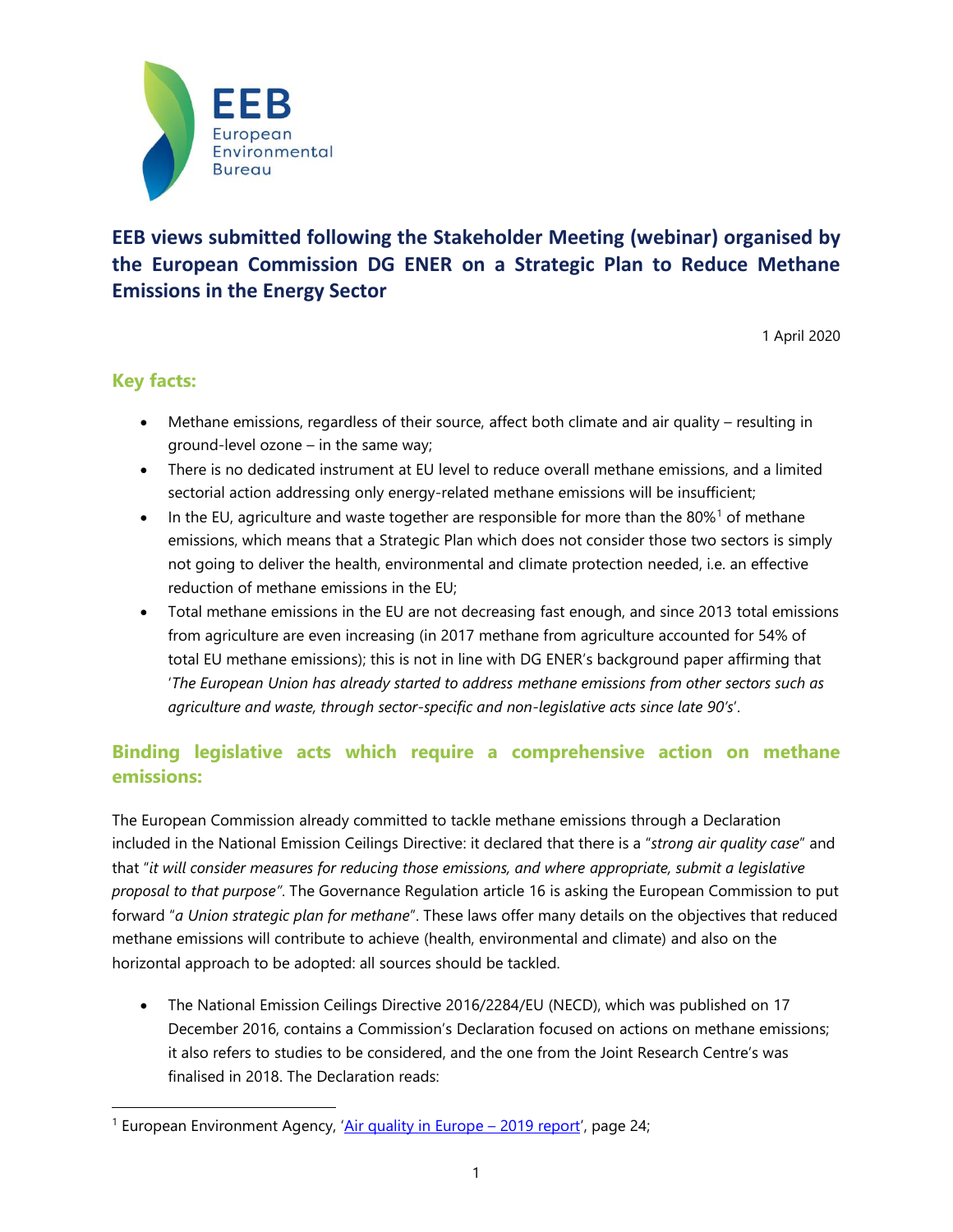#### **"Declaration by the Commission on the Review of Methane Emissions**

*The Commission considers that there is a strong air quality case for keeping the development of methane emissions in the Member States under review in order to reduce ozone concentrations in the EU and to promote methane reductions internationally.*

*The Commission confirms that on the basis of the reported national emissions, it intends to further assess the impact of methane emissions on achieving the objectives set out in Art. 1 paragraph 2 of the NEC Directive and will consider measures for reducing those emissions, and where appropriate, submit a legislative proposal to that purpose. In its assessment, the Commission will take into account a number of ongoing studies in this field, due to be finalised in 2017, as well as further international developments in this area"*. [The European Commission Joint Research Centre's dedicated study had been published at the end of 2018].

Article 1, para 2 of the NECD clearly indicates the links between methane emissions and wider climate and environmental impacts:

- *"This Directive also contributes to achieving:*
- *(a)the air quality objectives set out in Union legislation and progress towards the Union's longterm objective of achieving levels of air quality in line with the air quality guidelines published by the World Health Organisation;*
- *(b)the Union's biodiversity and ecosystem objectives in line with the 7th Environment Action Programme;*
- *(c)enhanced synergies between the Union's air quality policy and other relevant Union policies, in particular climate and energy policies".*
	- Article 16 of the Regulation on the Governance of the Energy Union and Climate Action 2018/1999, published on 21 December 2018, asks the European Commission to put forward a Union Strategic Plan for methane (part of its Long-Term strategy on climate), without it being limited to energy-related methane emissions, nor to 'mineral methane emissions'; therefore, to properly implement Article 16 of the Governance Regulation, the European Commission should put forward a Strategic Plan on methane as an horizontal instrument tackling methane emissions from all sources.

#### "*Article 16*

#### *Strategic plan for methane*

*Given the high global warming potential and relatively short atmospheric lifetime of methane, the Commission shall analyse the implications for implementing policies and measures for the purpose of reducing the short- and middle-term impact of methane emissions on Union greenhouse gas emissions. Taking into account the circular economy objectives as appropriate, the Commission shall consider policy options for rapidly addressing methane emissions and shall put forward a Union strategic plan for methane as an integral part of the Union's long-term strategy referred to in Article 15".* [Article 15 refers to the Union Long-Term Strategy on climate].